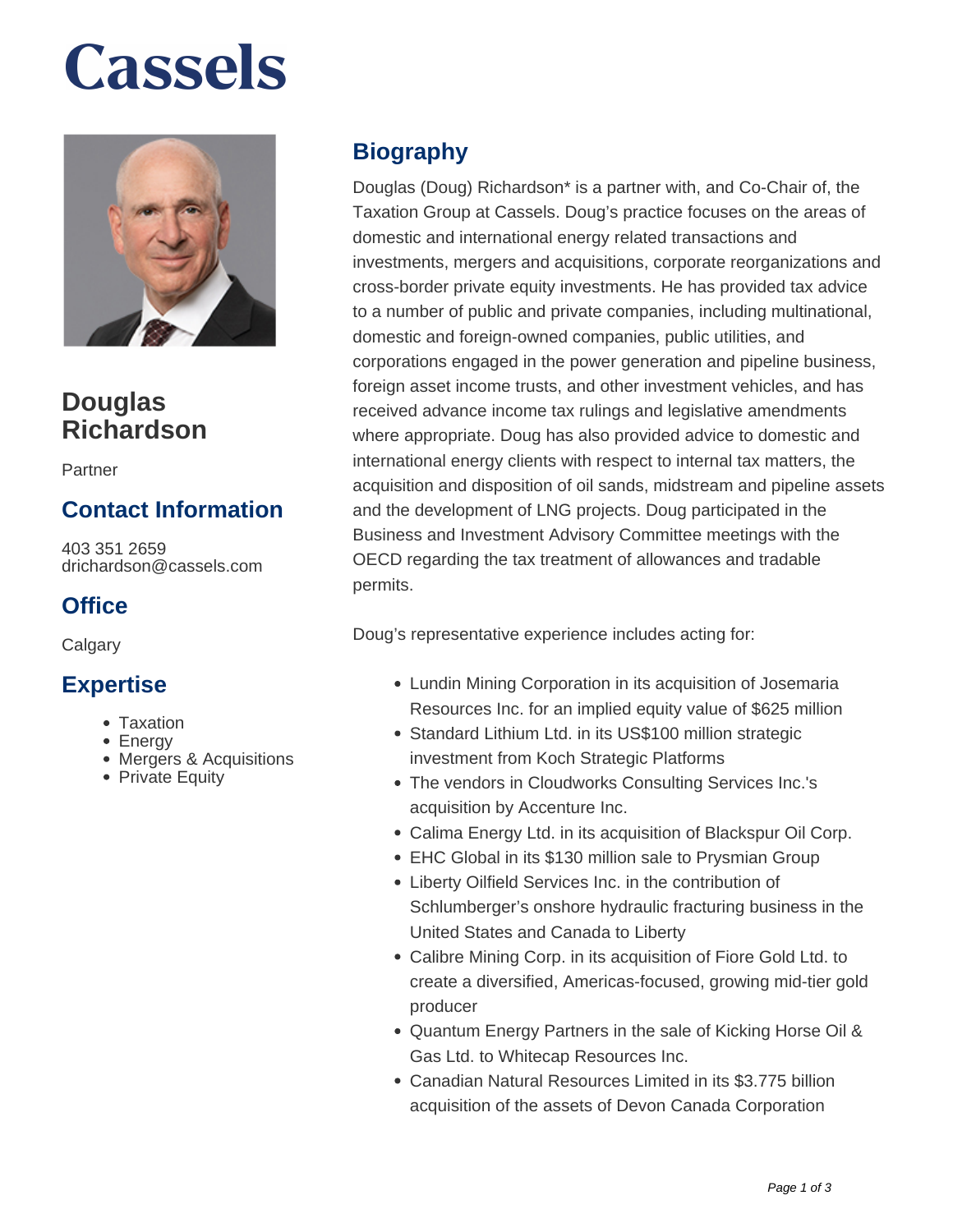## **Cassels**

- AGT Food and Ingredients Inc. in the completion of its plan of arrangement
- TransCanada in connection with the issuance of US\$1.2 billion and US\$750 million of Trust notes by TransCanada Trust
- OceanaGold Corporation in connection with its \$856 million acquisition of all of the shares of Romarco Minerals Inc.
- TriWest Capital Partners in the \$172 million sale of Gardewine Group Limited Partnership to Mullen Group Ltd.

\*denotes Professional Corporation

#### **Achievements**

- Canadian Legal Lexpert Directory (Corporate Tax)
- Chambers Canada (Tax)
- Chambers Global (Tax)
- Best Lawyers in Canada (Tax)
- Who's Who Legal: Canada (Corporate Tax)

#### **Client Commentary**

- "A 'big name," he 'combines his tax expertise with a very acute business sense when providing his consultation.'" – Chambers Canada (Tax)
- Well regarded by sources in the Canadian tax market." Chambers Canada (Tax)
- "Combines his tax expertise with a very acute business sense when providing his consultation." - Chambers Global (Tax)

#### **Recent Representative Work**

- Lundin Mining Acquires Josemaria Resources for an Implied Equity Value of \$625 Million
- WonderFi Acquires Bitbuy, Canada's First Approved Crypto Market Place, for \$206 Million
- Calibre Acquires Fiore for US\$151 Million
- Standard Lithium Completes US\$100 Million Strategic Investment from Koch Strategic Platforms
- Wesana Health Acquires PsyTech

### **Insights**

2022 Federal Budget Tax Highlights